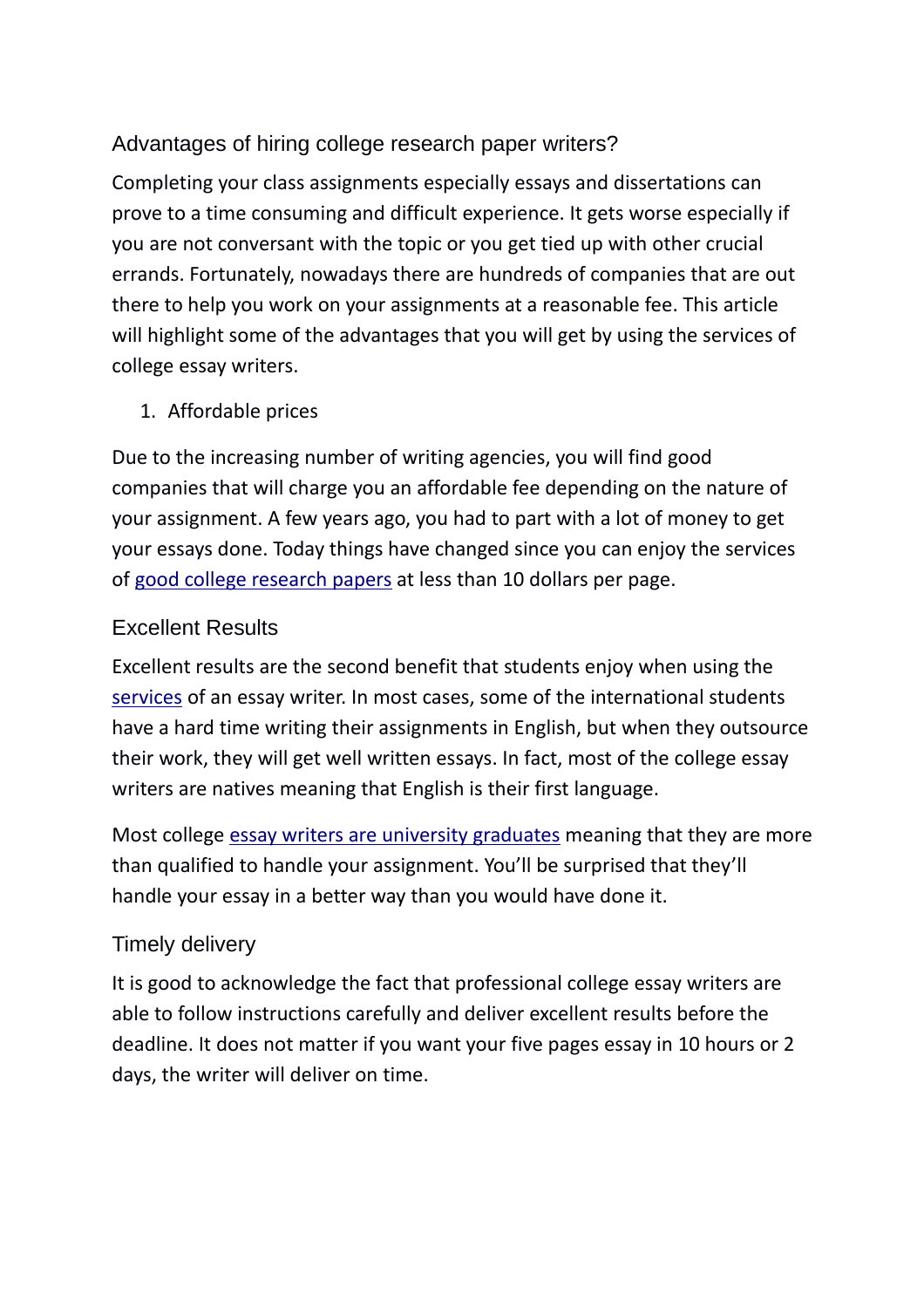### Plagiarism free essays

[Professional essay writers](https://www.essayhave.com/team.html) have the right skills and qualifications to craft unique essays. All of them have been to universities and they are aware that plagiarism is an academic misconduct that is treated seriously. Moreover, college essay writers have special software to check for plagiarism issues. All your academic essays will be 100% unique as long as you hire the right freelancer.

#### Referencing

A high percentage of students struggle with referencing styles, luckily, College essay writers are well trained to format, reference and use in text citations. You only have to specify which referencing style you want and the writer will take care of everything.